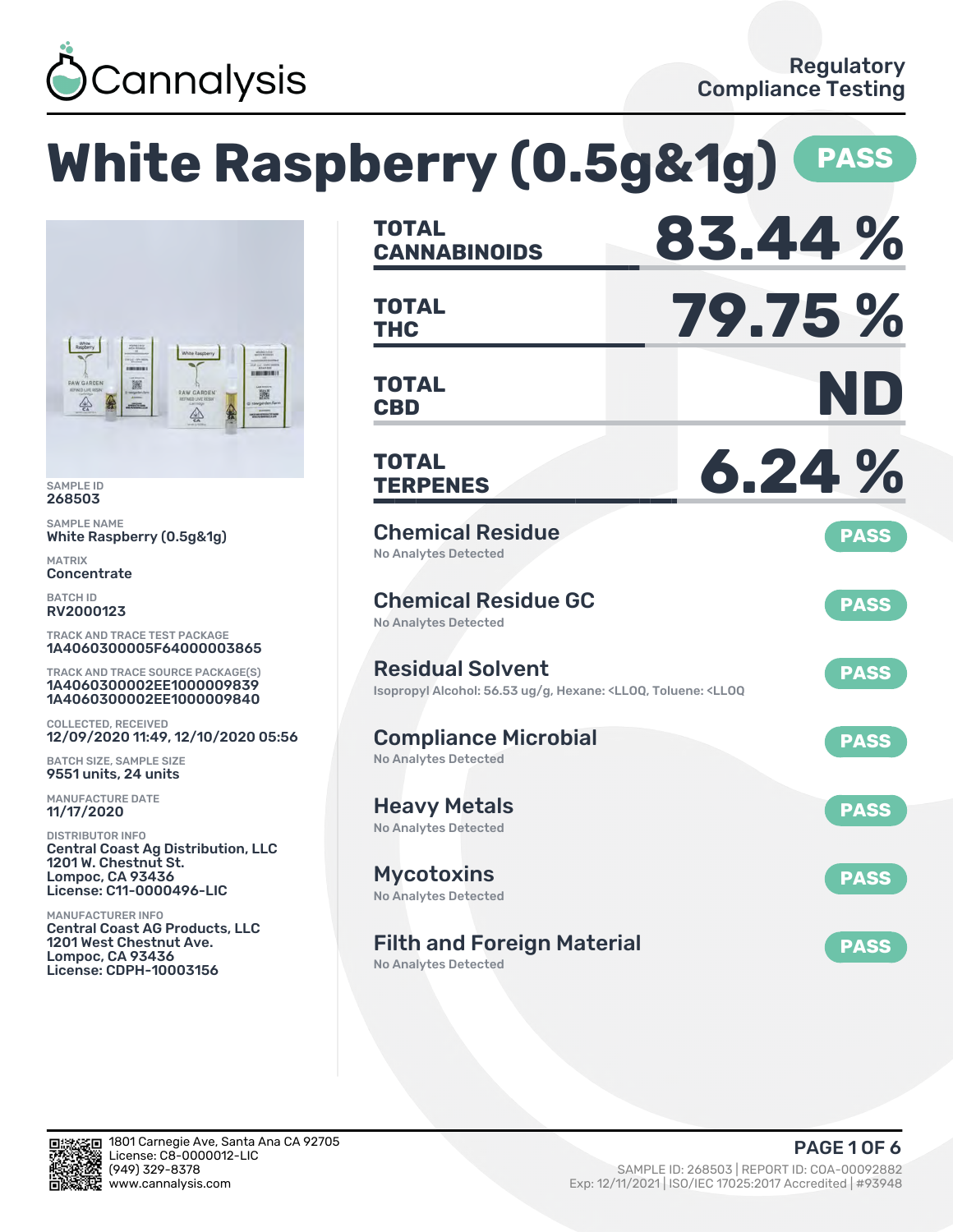

## CANNABINOID ANALYSIS

TOTAL THC,CBD, and CANNABINOIDS value(s) have been decarboxylated.

| TOTAL THC:          | 797.5 mg/g (79.75 %), 797.5 mg per package |
|---------------------|--------------------------------------------|
| TOTAL CBD:          | ND.                                        |
| TOTAL CANNABINOIDS: | 834.4 mg/g (83.44 %)                       |

UNIT OF MEASUREMENT: Milligrams per Gram(mg/g)

| <b>ANALYTE</b>         | <b>RESULT</b>         | LOD    | <b>LLOO</b> | <b>ANALYTE</b>   | <b>RESULT</b>        | <b>LOD</b> | <b>LLOO</b> |
|------------------------|-----------------------|--------|-------------|------------------|----------------------|------------|-------------|
| THCa                   | ND                    | 0.2000 | 0.4000      | CBD <sub>v</sub> | ND.                  | 0.2000     | 0.4000      |
| D9THC                  | 797.5 mg/g (79.75 %)  | 0.2000 | 0.4000      | CBGa             | <b>ND</b>            | 0.2000     | 0.4000      |
| D8THC                  | ND                    | 0.2000 | 0.4000      | <b>CBG</b>       | 32.72 mg/g (3.272 %) | 0.2000     | 0.4000      |
| <b>THC<sub>v</sub></b> | 4.151 mg/g (0.4151 %) | 0.2000 | 0.4000      | CBN              | ND.                  | 0.2000     | 0.4000      |
| CBDa                   | ND                    | 0.2000 | 0.4000      | CBC              | <b>ND</b>            | 0.2000     | 0.4000      |
| <b>CBD</b>             | <b>ND</b>             | 0.2000 | 0.4000      |                  |                      |            |             |
|                        |                       |        |             |                  |                      |            |             |

#### ADDITIONAL INFORMATION

| Method:              | SOP-TECH-001 | Sample Prepped: 12/10/2020 16:43  | Sample Approved: 12/11/2020 16:07  |  |
|----------------------|--------------|-----------------------------------|------------------------------------|--|
| Instrument: UPLC-DAD |              | Sample Analyzed: 12/10/2020 19:19 | Prep-Analytical Batch: 24380-18975 |  |



## TERPENE ANALYSIS

| UNIT OF MEASUREMENT: | Milligrams per Gram(mg/g) |
|----------------------|---------------------------|
|                      |                           |

| <b>ANALYTE</b>                                                                                                                                          | <b>RESULT</b>                                                                                                                            | <b>LOD</b> | LLOQ   | <b>ANALYTE</b>                                                                  | <b>RESULT</b>                                      | <b>LOD</b> | <b>LLOQ</b> |
|---------------------------------------------------------------------------------------------------------------------------------------------------------|------------------------------------------------------------------------------------------------------------------------------------------|------------|--------|---------------------------------------------------------------------------------|----------------------------------------------------|------------|-------------|
| 3-Carene                                                                                                                                                | <b>ND</b>                                                                                                                                | 0.5000     | 1.000  | Alpha bisabolol                                                                 | <b>ND</b>                                          | 0.5000     | 1.000       |
| Alpha cedrene                                                                                                                                           | <b>ND</b>                                                                                                                                | 0.5000     | 1.000  | Alpha humulene                                                                  | <ll0q< td=""><td>0.5000</td><td>1.000</td></ll0q<> | 0.5000     | 1.000       |
| Alpha pinene                                                                                                                                            | 3.611 mg/g (0.3611 %)                                                                                                                    | 0.5000     | 1.000  | Alpha terpinene                                                                 | <b>ND</b>                                          | 0.5000     | 1.000       |
| Alpha terpineol                                                                                                                                         | <ll0q< td=""><td>0.3300</td><td>0.6500</td><td>Beta caryophyllene</td><td>4.481 mg/g (0.4481%)</td><td>0.5000</td><td>1.000</td></ll0q<> | 0.3300     | 0.6500 | Beta caryophyllene                                                              | 4.481 mg/g (0.4481%)                               | 0.5000     | 1.000       |
| Beta myrcene                                                                                                                                            | 29.98 mg/g (2.998 %)                                                                                                                     | 0.5000     | 1.000  | Beta pinene                                                                     | $3.071$ mg/g (0.3071 %)                            | 0.6100     | 1.210       |
| <b>Borneol</b>                                                                                                                                          | <b>ND</b>                                                                                                                                | 0.5000     | 1.000  | Camphene                                                                        | <b>ND</b>                                          | 0.5000     | 1.000       |
| Camphor                                                                                                                                                 | <b>ND</b>                                                                                                                                | 0.5000     | 1.000  | Caryophyllene oxide <ll0q< td=""><td></td><td>0.5000</td><td>1.000</td></ll0q<> |                                                    | 0.5000     | 1.000       |
| Cedrol                                                                                                                                                  | <b>ND</b>                                                                                                                                | 0.5000     | 1.000  | Cis nerolidol                                                                   | <b>ND</b>                                          | 0.5000     | 1.000       |
| Eucalyptol                                                                                                                                              | <b>ND</b>                                                                                                                                | 0.5000     | 1.000  | Fenchol                                                                         | <ll0q< td=""><td>0.5000</td><td>1.000</td></ll0q<> | 0.5000     | 1.000       |
| Fenchone                                                                                                                                                | <b>ND</b>                                                                                                                                | 0.5000     | 1.000  | Gamma terpinene                                                                 | <b>ND</b>                                          | 0.5000     | 1.000       |
| Gamma terpineol                                                                                                                                         | <b>ND</b>                                                                                                                                | 0.1000     | 0.2100 | Geranyl acetate                                                                 | <b>ND</b>                                          | 0.5000     | 1.000       |
| Guaiol                                                                                                                                                  | <b>ND</b>                                                                                                                                | 0.5000     | 1.000  | Isoborneol                                                                      | <b>ND</b>                                          | 0.5000     | 1.000       |
| Isopulegol                                                                                                                                              | <b>ND</b>                                                                                                                                | 0.5000     | 1.000  | Limonene                                                                        | 13.27 mg/g (1.327 %)                               | 0.5000     | 1.000       |
| Linalool                                                                                                                                                | 1.913 mg/g (0.1913 %)                                                                                                                    | 0.5000     | 1.000  | Menthol                                                                         | <b>ND</b>                                          | 0.5000     | 1.000       |
| Ocimene 1                                                                                                                                               | <ll0q< td=""><td>0.1600</td><td>0.3100</td><td>Ocimene 2</td><td>4.557 mg/g (0.4557 %)</td><td>0.3500</td><td>0.6900</td></ll0q<>        | 0.1600     | 0.3100 | Ocimene 2                                                                       | 4.557 mg/g (0.4557 %)                              | 0.3500     | 0.6900      |
| P-cymene                                                                                                                                                | <b>ND</b>                                                                                                                                | 0.5200     | 1.050  | P-mentha-1.5-diene ND                                                           |                                                    | 0.5000     | 1.000       |
| Pulegone                                                                                                                                                | <b>ND</b>                                                                                                                                | 0.5000     | 1.000  | Sabinene                                                                        | <b>ND</b>                                          | 0.5000     | 1.000       |
| Sabinene hydrate                                                                                                                                        | <b>ND</b>                                                                                                                                | 0.5000     | 1.000  | Terpinolene                                                                     | 1.554 mg/g $(0.1554\%)$                            | 0.5000     | 1.000       |
| Trans beta farnesene <ll00< td=""><td></td><td>0.5000</td><td>1.000</td><td>Trans nerolidol</td><td><b>ND</b></td><td>0.5000</td><td>1.000</td></ll00<> |                                                                                                                                          | 0.5000     | 1.000  | Trans nerolidol                                                                 | <b>ND</b>                                          | 0.5000     | 1.000       |
| Valencene                                                                                                                                               | <b>ND</b>                                                                                                                                | 0.5000     | 1.000  |                                                                                 |                                                    |            |             |

#### ADDITIONAL INFORMATION



Sample Analyzed: 12/10/2020 15:32

Method: SOP-TECH-027 Sample Prepped: 12/10/2020 15:28 Sample Approved: 12/11/2020 15:22

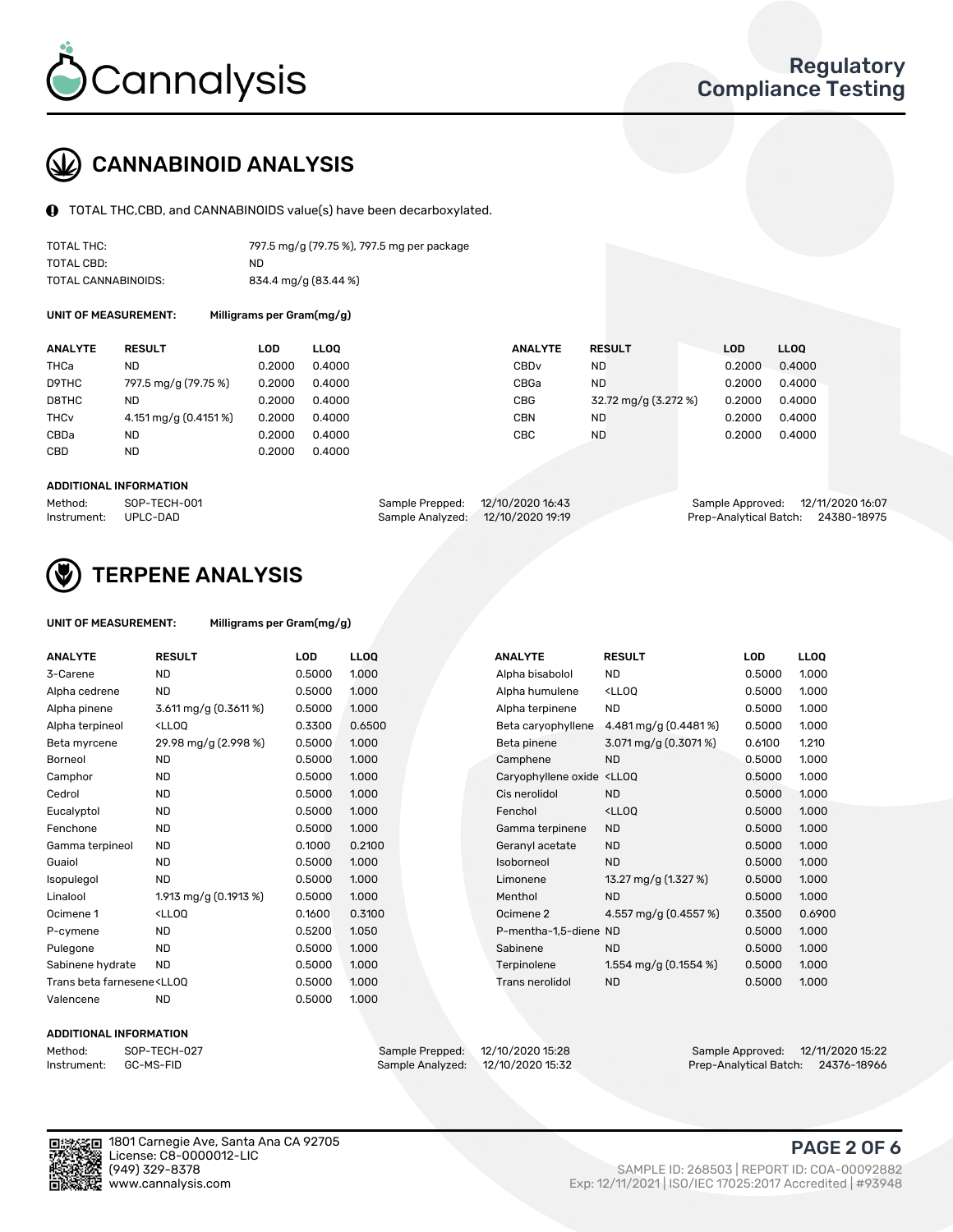

## CHEMICAL RESIDUE ANALYSIS PASS

UNIT OF MEASUREMENT: Micrograms per Gram(ug/g)

| <b>ANALYTE</b>    | <b>RESULT</b> | LOD    | LLOQ   | <b>ACTION LEVEL</b> |      | <b>ANALYTE</b>      | <b>RESULT</b> | LOD    | LLOQ   | <b>ACTION LEVEL</b> |      |
|-------------------|---------------|--------|--------|---------------------|------|---------------------|---------------|--------|--------|---------------------|------|
| Abamectin         | <b>ND</b>     | 0.0200 | 0.0400 | 0.1000              | Pass | Acephate            | <b>ND</b>     | 0.0200 | 0.0400 | 0.1000              | Pass |
| Acequinocyl       | <b>ND</b>     | 0.0200 | 0.0400 | 0.1000              | Pass | Acetamiprid         | <b>ND</b>     | 0.0200 | 0.0400 | 0.1000              | Pass |
| Aldicarb          | <b>ND</b>     | 0.0200 | 0.0400 | 0.0                 | Pass | Azoxystrobin        | <b>ND</b>     | 0.0200 | 0.0400 | 0.1000              | Pass |
| <b>Bifenazate</b> | <b>ND</b>     | 0.0200 | 0.0400 | 0.1000              | Pass | <b>Bifenthrin</b>   | <b>ND</b>     | 0.0200 | 0.0400 | 3.000               | Pass |
| <b>Boscalid</b>   | <b>ND</b>     | 0.0200 | 0.0400 | 0.1000              | Pass | Carbaryl            | <b>ND</b>     | 0.0200 | 0.0400 | 0.5000              | Pass |
| Carbofuran        | <b>ND</b>     | 0.0200 | 0.0400 | 0.0                 | Pass | Chlorantraniliprole | <b>ND</b>     | 0.0200 | 0.0400 | 10.00               | Pass |
| Clofentezine      | <b>ND</b>     | 0.0200 | 0.0400 | 0.1000              | Pass | Coumaphos           | <b>ND</b>     | 0.0200 | 0.0400 | 0.0                 | Pass |
| Cyfluthrin        | <b>ND</b>     | 0.4000 | 1.000  | 2.000               | Pass | Cypermethrin        | <b>ND</b>     | 0.4000 | 1.000  | 1.000               | Pass |
| Daminozide        | <b>ND</b>     | 0.0200 | 0.0400 | 0.0                 | Pass | Diazinon            | <b>ND</b>     | 0.0200 | 0.0400 | 0.1000              | Pass |
| <b>Dichlorvos</b> | <b>ND</b>     | 0.0200 | 0.0400 | 0.0                 | Pass | Dimethoate          | <b>ND</b>     | 0.0200 | 0.0400 | 0.0                 | Pass |
| Dimethomorph      | <b>ND</b>     | 0.0200 | 0.0400 | 2.000               | Pass | Ethoprophos         | <b>ND</b>     | 0.0200 | 0.0400 | 0.0                 | Pass |
| Etofenprox        | <b>ND</b>     | 0.0200 | 0.0400 | 0.0                 | Pass | Etoxazole           | <b>ND</b>     | 0.0200 | 0.0400 | 0.1000              | Pass |
| Fenhexamid        | <b>ND</b>     | 0.0200 | 0.0400 | 0.1000              | Pass | Fenoxycarb          | <b>ND</b>     | 0.0200 | 0.0400 | 0.0                 | Pass |
| Fenpyroximate     | <b>ND</b>     | 0.0200 | 0.0400 | 0.1000              | Pass | Fipronil            | <b>ND</b>     | 0.0400 | 0.1000 | 0.0                 | Pass |
| Flonicamid        | <b>ND</b>     | 0.0200 | 0.0400 | 0.1000              | Pass | Fludioxonil         | <b>ND</b>     | 0.0200 | 0.0400 | 0.1000              | Pass |
| Hexythiazox       | <b>ND</b>     | 0.0200 | 0.0400 | 0.1000              | Pass | Imazalil            | <b>ND</b>     | 0.0200 | 0.0400 | 0.0                 | Pass |
| Imidacloprid      | <b>ND</b>     | 0.0200 | 0.0400 | 5.000               | Pass | Kresoxim methyl     | <b>ND</b>     | 0.0200 | 0.0400 | 0.1000              | Pass |
| Malathion         | <b>ND</b>     | 0.0200 | 0.0400 | 0.5000              | Pass | Metalaxyl           | <b>ND</b>     | 0.0200 | 0.0400 | 2.000               | Pass |
| Methiocarb        | <b>ND</b>     | 0.0200 | 0.0400 | 0.0                 | Pass | Methomyl            | <b>ND</b>     | 0.0200 | 0.0400 | 1.000               | Pass |
| Mevinphos         | <b>ND</b>     | 0.0200 | 0.0400 | 0.0                 | Pass | Myclobutanil        | <b>ND</b>     | 0.0200 | 0.0400 | 0.1000              | Pass |
| Naled             | <b>ND</b>     | 0.0200 | 0.0400 | 0.1000              | Pass | Oxamyl              | <b>ND</b>     | 0.0200 | 0.0400 | 0.5000              | Pass |
| Paclobutrazol     | <b>ND</b>     | 0.0200 | 0.0400 | 0.0                 | Pass | Permethrins         | <b>ND</b>     | 0.0400 | 0.1000 | 0.5000              | Pass |
| Phosmet           | <b>ND</b>     | 0.0200 | 0.0400 | 0.1000              | Pass | Piperonyl butoxide  | <b>ND</b>     | 0.0200 | 0.0400 | 3.000               | Pass |
| Prallethrin       | <b>ND</b>     | 0.0200 | 0.0400 | 0.1000              | Pass | Propiconazole       | <b>ND</b>     | 0.0200 | 0.0400 | 0.1000              | Pass |
| Propoxur          | <b>ND</b>     | 0.0200 | 0.0400 | 0.0                 | Pass | Pyrethrins          | <b>ND</b>     | 0.0200 | 0.0400 | 0.5000              | Pass |
| Pyridaben         | <b>ND</b>     | 0.0200 | 0.0400 | 0.1000              | Pass | Spinetoram          | <b>ND</b>     | 0.0200 | 0.0400 | 0.1000              | Pass |
| Spinosad          | <b>ND</b>     | 0.0300 | 0.0700 | 0.1000              | Pass | Spiromesifen        | <b>ND</b>     | 0.0200 | 0.0400 | 0.1000              | Pass |
| Spirotetramat     | <b>ND</b>     | 0.0200 | 0.0400 | 0.1000              | Pass | Spiroxamine         | <b>ND</b>     | 0.0200 | 0.0400 | 0.0                 | Pass |
| Tebuconazole      | <b>ND</b>     | 0.0200 | 0.0400 | 0.1000              | Pass | Thiacloprid         | <b>ND</b>     | 0.0200 | 0.0400 | 0.0                 | Pass |
| Thiamethoxam      | <b>ND</b>     | 0.0200 | 0.0400 | 5.000               | Pass | Trifloxystrobin     | <b>ND</b>     | 0.0200 | 0.0400 | 0.1000              | Pass |
|                   |               |        |        |                     |      |                     |               |        |        |                     |      |

### ADDITIONAL INFORMATION

Method: SOP-TECH-002 Sample Prepped: 12/10/2020 15:17 Sample Approved: 12/11/2020 12:00 Instrument: LC-MS/MS Sample Analyzed: 12/10/2020 15:18 Prep-Analytical Batch: 24368-18961



PAGE 3 OF 6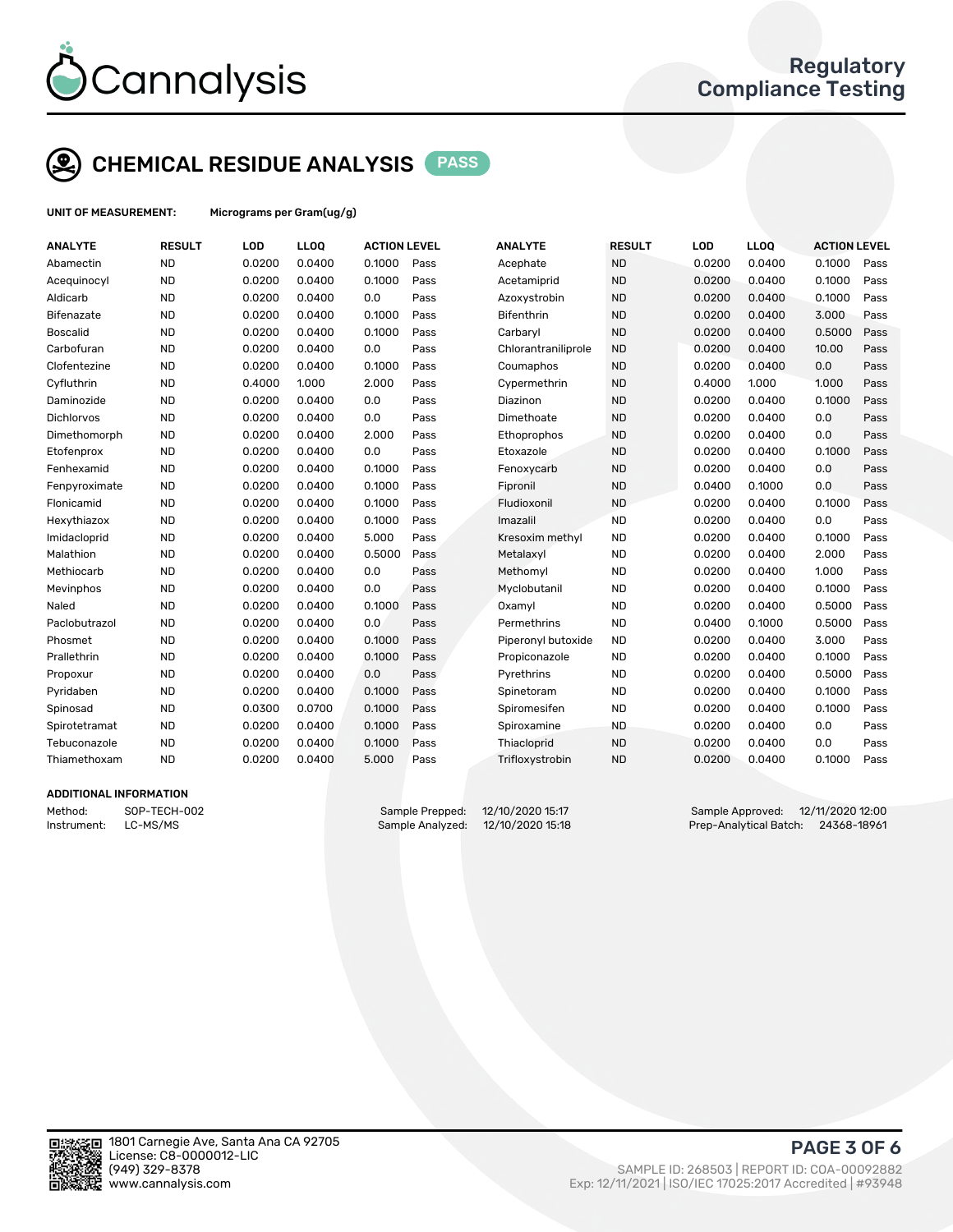

## CHEMICAL RESIDUE GC ANALYSIS PASS

| UNIT OF MEASUREMENT: | Microgra |
|----------------------|----------|
|                      |          |

ims per Gram(ug/g)

| <b>ANALYTE</b>                                          | <b>RESULT</b>            | LOD    | <b>LLOO</b> | <b>ACTION LEVEL</b> |                                     | <b>ANALYTE</b>                       | <b>RESULT</b> | LOD              | <b>LLOO</b>            | <b>ACTION LEVEL</b>             |      |
|---------------------------------------------------------|--------------------------|--------|-------------|---------------------|-------------------------------------|--------------------------------------|---------------|------------------|------------------------|---------------------------------|------|
| Captan                                                  | ND                       | 0.1000 | 0.2000      | 0.7000              | Pass                                | Chlordane                            | <b>ND</b>     | 0.0109           | 0.0136                 | 0.0                             | Pass |
| Methyl parathion                                        | <b>ND</b>                | 0.0400 | 0.1000      | 0.0                 | Pass                                | <b>PCNB</b>                          | <b>ND</b>     | 0.0200           | 0.0400                 | 0.1000                          | Pass |
| Chlorfenapyr                                            | <b>ND</b>                | 0.0800 | 0.1000      | 0.0                 | Pass                                | Chlorpyrifos                         | <b>ND</b>     | 0.0800           | 0.1000                 | 0.0                             | Pass |
| <b>ADDITIONAL INFORMATION</b><br>Method:<br>Instrument: | SOP-TECH-010<br>GC-MS/MS |        |             |                     | Sample Prepped:<br>Sample Analyzed: | 12/10/2020 15:17<br>12/10/2020 15:18 |               | Sample Approved: | Prep-Analytical Batch: | 12/11/2020 16:19<br>24369-18962 |      |

## RESIDUAL SOLVENT ANALYSIS PASS

UNIT OF MEASUREMENT: Micrograms per Gram(ug/g)

| <b>ANALYTE</b>       | <b>RESULT</b>                                                                                                                                                                                         | LOD    | <b>LLOO</b> | <b>ACTION LEVEL</b> |      | <b>ANALYTE</b>     | <b>RESULT</b>        | LOD    | <b>LLOO</b> | <b>ACTION LEVEL</b> |      |
|----------------------|-------------------------------------------------------------------------------------------------------------------------------------------------------------------------------------------------------|--------|-------------|---------------------|------|--------------------|----------------------|--------|-------------|---------------------|------|
| Acetone              | <b>ND</b>                                                                                                                                                                                             | 5.000  | 250.0       | 5000                | Pass | Acetonitrile       | <b>ND</b>            | 5.000  | 50.00       | 410.0               | Pass |
| Benzene              | <b>ND</b>                                                                                                                                                                                             | 0.5000 | 1.000       | 1.000               | Pass | <b>Butane</b>      | <b>ND</b>            | 76.80  | 96.00       | 5000                | Pass |
| Chloroform           | <b>ND</b>                                                                                                                                                                                             | 0.5000 | 1.000       | 1.000               | Pass | Ethanol            | <b>ND</b>            | 10.00  | 50.00       | 5000                | Pass |
| <b>Ethyl Acetate</b> | <b>ND</b>                                                                                                                                                                                             | 5.000  | 50.00       | 5000                | Pass | <b>Ethyl Ether</b> | <b>ND</b>            | 25.00  | 50.00       | 5000                | Pass |
| Ethylene oxide       | <b>ND</b>                                                                                                                                                                                             | 0.5000 | 1.000       | 1.000               | Pass | Heptane            | <b>ND</b>            | 1.000  | 5.000       | 5000                | Pass |
| Hexane               | <lloo< td=""><td>0.5000</td><td>5.000</td><td>290.0</td><td>Pass</td><td>Isopropyl Alcohol</td><td>56.53 <math>\frac{10}{9}</math></td><td>5.000</td><td>50.00</td><td>5000</td><td>Pass</td></lloo<> | 0.5000 | 5.000       | 290.0               | Pass | Isopropyl Alcohol  | 56.53 $\frac{10}{9}$ | 5.000  | 50.00       | 5000                | Pass |
| Methanol             | <b>ND</b>                                                                                                                                                                                             | 10.00  | 50.00       | 3000                | Pass | Methylene chloride | <b>ND</b>            | 0.5000 | 1.000       | 1.000               | Pass |
| Pentane              | <b>ND</b>                                                                                                                                                                                             | 1.000  | 50.00       | 5000                | Pass | Propane            | <b>ND</b>            | 16.00  | 20.00       | 5000                | Pass |
| Toluene              | <lloo< td=""><td>0.5000</td><td>1.000</td><td>890.0</td><td>Pass</td><td>Xvlenes</td><td><b>ND</b></td><td>6.000</td><td>100.0</td><td>2170</td><td>Pass</td></lloo<>                                 | 0.5000 | 1.000       | 890.0               | Pass | Xvlenes            | <b>ND</b>            | 6.000  | 100.0       | 2170                | Pass |
| Trichloroethylene    | <b>ND</b>                                                                                                                                                                                             | 0.2500 | 1.000       | 1.000               | Pass | 1.2-Dichloroethane | <b>ND</b>            | 0.5000 | 1.000       | 1.000               | Pass |

#### ADDITIONAL INFORMATION

| ADDITIONAL INFORMATION |              |                                   |                                    |
|------------------------|--------------|-----------------------------------|------------------------------------|
| Method:                | SOP-TECH-021 | Sample Prepped: 12/10/2020 14:17  | Sample Approved: 12/11/2020 16:54  |
| Instrument:            | HS-GC-MS/FID | Sample Analyzed: 12/10/2020 14:25 | Prep-Analytical Batch: 24360-18956 |



UNIT OF MEASUREMENT: Cycle Threshold (Ct)

| <b>ANALYTE</b>              | <b>RESULT</b>                  | LOD   | <b>LLOO</b> |        | <b>ACTION LEVEL</b> | <b>ANALYTE</b> | <b>RESULT</b> | LOD     | <b>LLOO</b> |     | <b>ACTION LEVEL</b> |
|-----------------------------|--------------------------------|-------|-------------|--------|---------------------|----------------|---------------|---------|-------------|-----|---------------------|
| A.fumigatus                 | <b>ND</b>                      | 33.00 | 0.0         | 0.0    | Pass                | A. flavus      | <b>ND</b>     | 33.00   | 0.0         | 0.0 | Pass                |
| A. niger                    | <b>ND</b>                      | 33.00 | 0.0         | 0.0    | Pass                | A. terreus     | <b>ND</b>     | 33.00   | 0.0         | 0.0 | Pass                |
| <b>STEC</b>                 | <b>ND</b>                      | 33.00 | 0.0         | 0.0    | Pass                | Salmonella spp | <b>ND</b>     | 33.00   | 0.0         | 0.0 | Pass                |
| ADDITIONAL INFORMATION<br>. | --- ---- - - - - -- --- -- - - |       |             | $\sim$ | .                   |                |               | _______ |             |     |                     |

Method: SOP-TECH-016, SOP-TECH-022 Sample Prepped: 12/11/2020 06:29 Sample Approved: 12/11/2020 13:26<br>Sample Analyzed: 12/11/2020 06:32 Prep-Analytical Batch: 24374-18980 Instrument: qPCR Sample Analyzed: 12/11/2020 06:32 Prep-Analytical Batch: 24374-18980

PAGE 4 OF 6

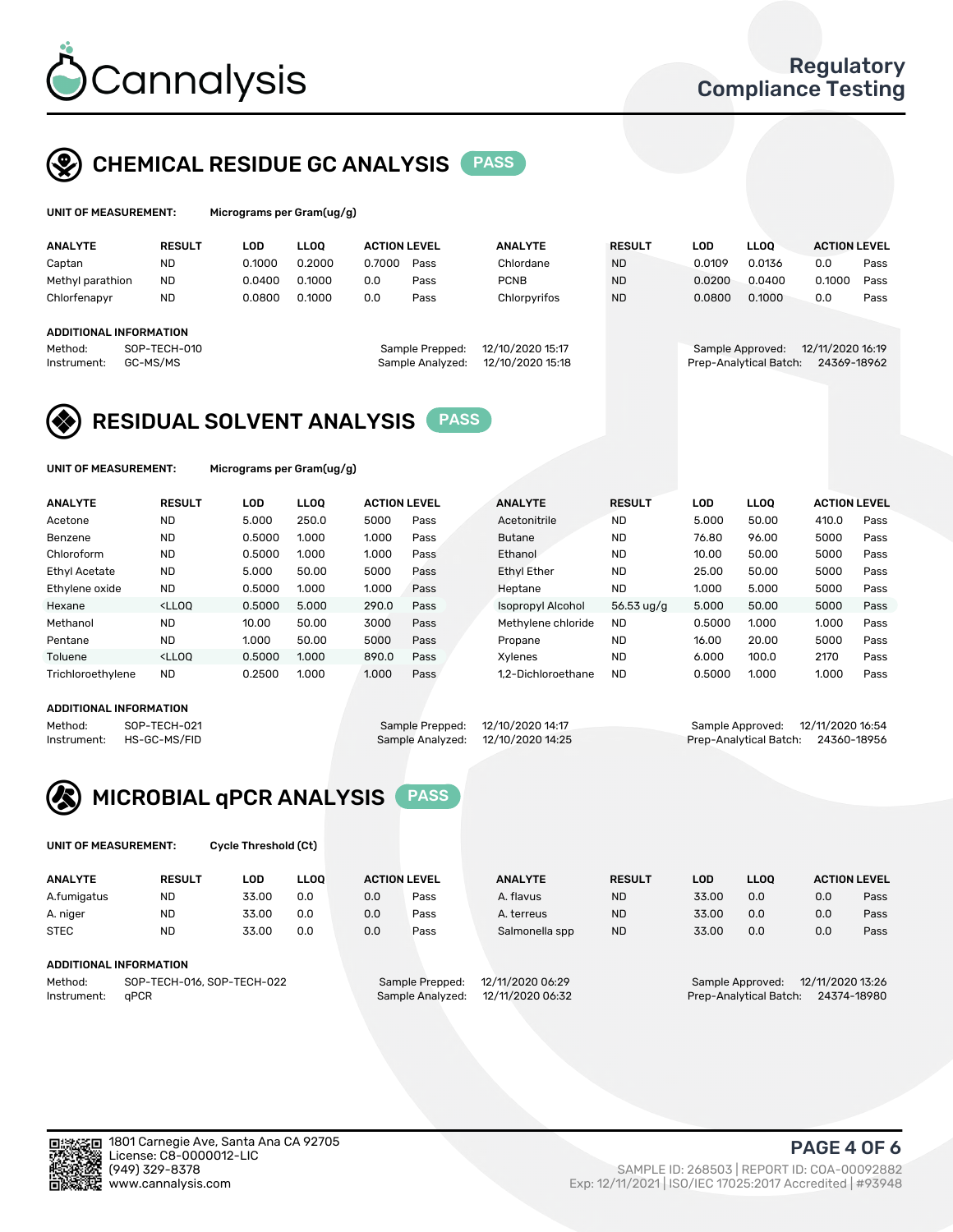



| UNIT OF MEASUREMENT:   |                               | Micrograms per Gram(ug/g) |             |                     |                                     |                                      |               |                  |                        |                                 |      |
|------------------------|-------------------------------|---------------------------|-------------|---------------------|-------------------------------------|--------------------------------------|---------------|------------------|------------------------|---------------------------------|------|
| <b>ANALYTE</b>         | <b>RESULT</b>                 | <b>LOD</b>                | <b>LLOO</b> | <b>ACTION LEVEL</b> |                                     | <b>ANALYTE</b>                       | <b>RESULT</b> | <b>LOD</b>       | <b>LLOQ</b>            | <b>ACTION LEVEL</b>             |      |
| Arsenic                | <b>ND</b>                     | 0.0200                    | 0.0500      | 0.2000              | Pass                                | Cadmium                              | <b>ND</b>     | 0.0050           | 0.0500                 | 0.2000                          | Pass |
| Lead                   | <b>ND</b>                     | 0.0100                    | 0.0500      | 0.5000              | Pass                                | Mercury                              | <b>ND</b>     | 0.0030           | 0.0500                 | 0.1000                          | Pass |
|                        | <b>ADDITIONAL INFORMATION</b> |                           |             |                     |                                     |                                      |               |                  |                        |                                 |      |
| Method:<br>Instrument: | SOP-TECH-013<br>ICP-MS        |                           |             |                     | Sample Prepped:<br>Sample Analyzed: | 12/10/2020 14:14<br>12/10/2020 14:30 |               | Sample Approved: | Prep-Analytical Batch: | 12/10/2020 20:25<br>24361-18958 |      |
| (*)                    | <b>MYCOTOXINS ANALYSIS</b>    |                           |             | <b>PASS</b>         |                                     |                                      |               |                  |                        |                                 |      |

UNIT OF MEASUREMENT: Micrograms per Kilogram(ug/kg)

| <b>ANALYTE</b>          | <b>RESULT</b> | LOD   | <b>LLOO</b> | <b>ACTION LEVEL</b> | <b>ANALYTE</b> | <b>RESULT</b> | LOD   | <b>LLOO</b> | <b>ACTION LEVEL</b> |
|-------------------------|---------------|-------|-------------|---------------------|----------------|---------------|-------|-------------|---------------------|
| Aflatoxin B1            | <b>ND</b>     | 1.000 | 2.000       | N/A                 | Aflatoxin B2   | <b>ND</b>     | 2.000 | 5.000       | N/A                 |
| Aflatoxin G1            | <b>ND</b>     | 2.000 | 5.000       | N/A                 | Aflatoxin G2   | <b>ND</b>     | 2.000 | 5.000       | N/A                 |
| <b>Total Aflatoxins</b> | <b>ND</b>     | 10.00 | 14.00       | 20.00<br>Pass       | Ochratoxin A   | <b>ND</b>     | 1.000 | 2.000       | 20.00<br>Pass       |
| ADDITIONAL INFORMATION  |               |       |             |                     |                |               |       |             |                     |

#### ADDITIONAL INFORMATION

Method: SOP-TECH-020 Sample Prepped: 12/10/2020 13:59 Sample Approved: 12/11/2020 09:08 Instrument: LC-MS/MS Sample Analyzed: 12/10/2020 14:00 Prep-Analytical Batch: 24357-18951

# FILTH & FOREIGN MATERIAL ANALYSIS PASS

UNIT OF MEASUREMENT: Filth and Foreign Matter (%, #/3g)

| <b>ANALYTE</b>                                              | <b>RESULT</b> | LOD | <b>LLOO</b> | <b>ACTION LEVEL</b>                                                         |      | <b>ANALYTE</b> | <b>RESULT</b> | LOD                                                                           | <b>LLOO</b> | <b>ACTION LEVEL</b> |      |
|-------------------------------------------------------------|---------------|-----|-------------|-----------------------------------------------------------------------------|------|----------------|---------------|-------------------------------------------------------------------------------|-------------|---------------------|------|
| IF RH ME                                                    | <b>ND</b>     | 0.0 | 0.0         | 1.000                                                                       | Pass | <b>IFM</b>     | <b>ND</b>     | 0.0                                                                           | 0.0         | 25.00               | Pass |
| Mold                                                        | <b>ND</b>     | 0.0 | 0.0         | 25.00                                                                       | Pass | <b>SSCD</b>    | <b>ND</b>     | 0.0                                                                           | 0.0         | 25.00               | Pass |
| ADDITIONAL INFORMATION                                      |               |     |             |                                                                             |      |                |               |                                                                               |             |                     |      |
| SOP-TECH-009<br>Method:<br>Instrument:<br>Visual Inspection |               |     |             | 12/10/2020 15:05<br>Sample Prepped:<br>12/10/2020 15:12<br>Sample Analyzed: |      |                |               | 12/10/2020 18:50<br>Sample Approved:<br>24371-18960<br>Prep-Analytical Batch: |             |                     |      |